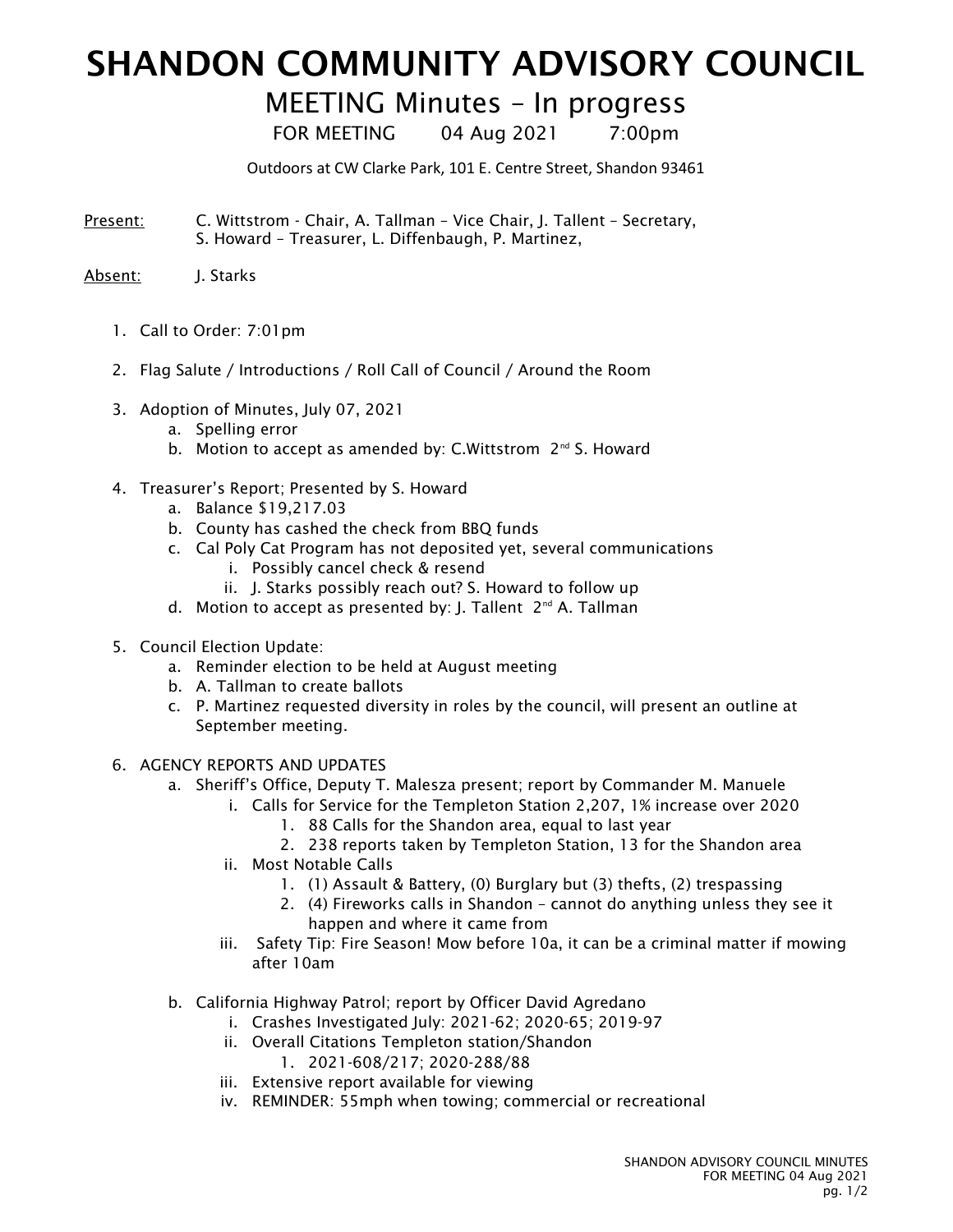- c. Cal Fire; Shandon Station 51 Battalion 5 Not in Attendance
- d. Cal Trans Report Not in attendance
- e. Shandon Unified School District; Not in Attendance
- f. Shandon Community Library, Tracey Montelongo
	- i. Open Tues/Thurs through Saturday from 9a-5p
	- ii. Teen craft bags created and handed out,
	- iii. Will have a table at the Saturday, August  $7<sup>th</sup>$  vaccination event
	- iv. Reminder: There is a survey online and on paper about the Library hours
	- v. Library Project: Cement is poured waiting for concrete to cure
	- vi. New: Curating an historical section of Shandon in the Library, looking for photos to be shared. J. Tellier offered to assist
- g. County Planning & Building Department
	- i. Report & follow-up Eric Hughes
		- 1. Arciero Project-Retail Lot No one has come to County with interest in the commercial land at this time
		- 2. AG Housing Project Brodea
			- a. Environmental impact document has been published
			- b. Late September hearing
			- c. Possible 10 units to house up to 240 people
			- d. Staff will recommend for approval
			- e. Question: Was a water offset required, what was required?
		- 3. Council has received (3) letters of tentative action/hearing
			- a. Friday, August 6, 2021; 9a
			- b. Outdoor cannabis cultivation canopy withing hoop structures
			- c. DRC2020-00179; DCR2020-00011; DCR2020-00012
	- ii. Report by Airlin Singewald Planning Manager
		- 1. Ag Water Offset ordinance is set to expire
		- 2. Currently a property owner cannot use more water
		- 3. Proposal for (2) tier system
			- a. Tier (1) Apply for 25acre foot water allowance
			- b. Tier (2) Much like the current system and can reestablish
		- 4. An environmental report is being prepared
		- 5. Changes would take effect June 2022
	- iii. Code Enforcement follow-up  $1<sup>st</sup>$  Street alley, photos available for review, code enforcement officer, Nick Napoli, is working with the property owner with compliance and clean-up.
	- iv. Department of Public Works;
		- 1. Presented by Kate Ballantyne, Courtney Howard with John Diodoti in attendance; See attached handout
		- 2. August 10: Board of Supervisor Agenda Item Water Management Tool
			- a. Presenting a process of vetting applications to transfer state water
			- b. Proposing the diagram handed out (available upon request)
			- c. 2-Step review of critical basins including the option to sell/transfer water from one to another
		- 3. Upcoming, a possible CSA16 outreach event
		- 4. Water Grant Update:
			- a. Financials are in review
			- b. Additional Grant opportunities are being reviewed
		- 5. Question about water banking: